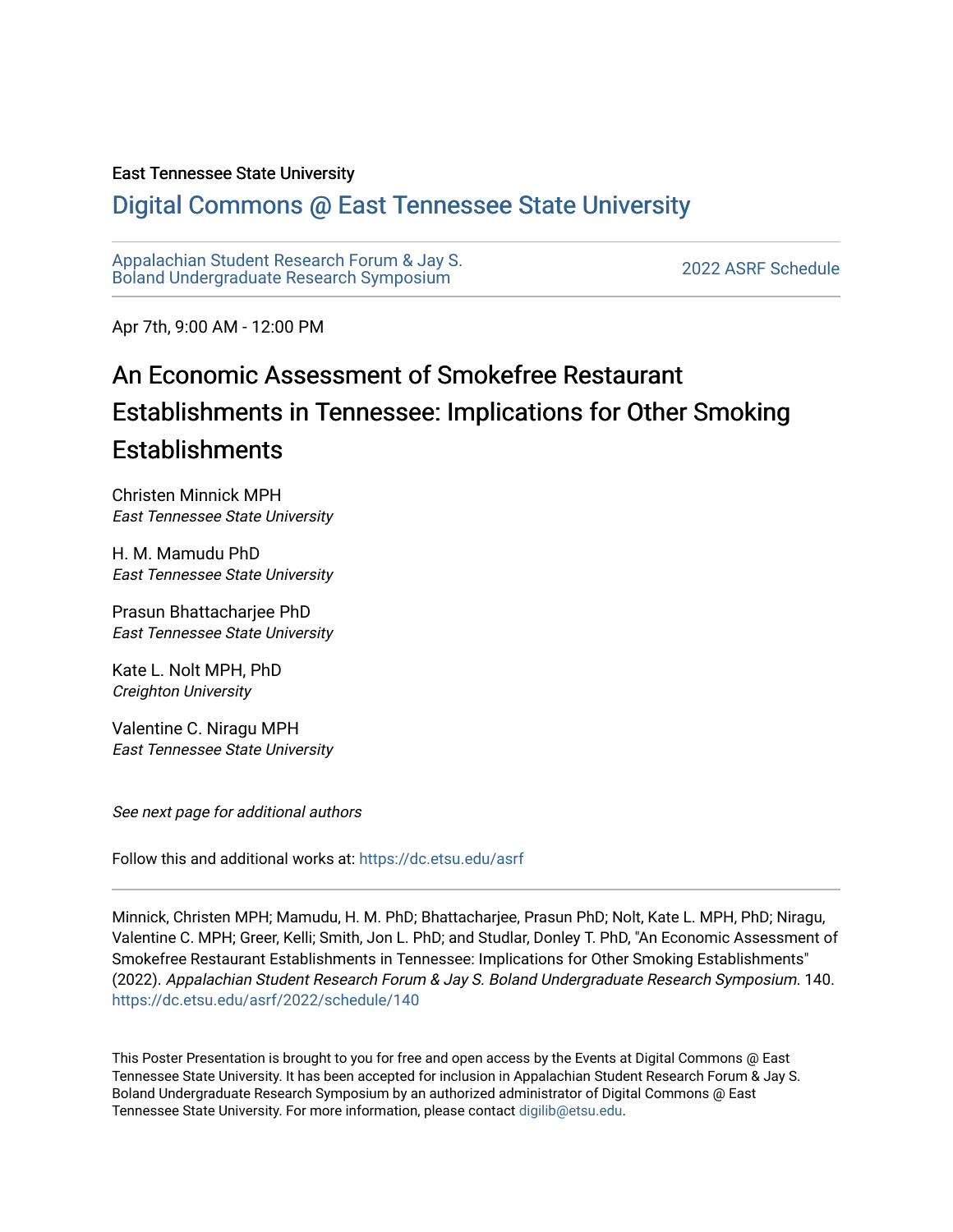## Author Names

Christen Minnick MPH; H. M. Mamudu PhD; Prasun Bhattacharjee PhD; Kate L. Nolt MPH, PhD; Valentine C. Niragu MPH; Kelli Greer; Jon L. Smith PhD; and Donley T. Studlar PhD